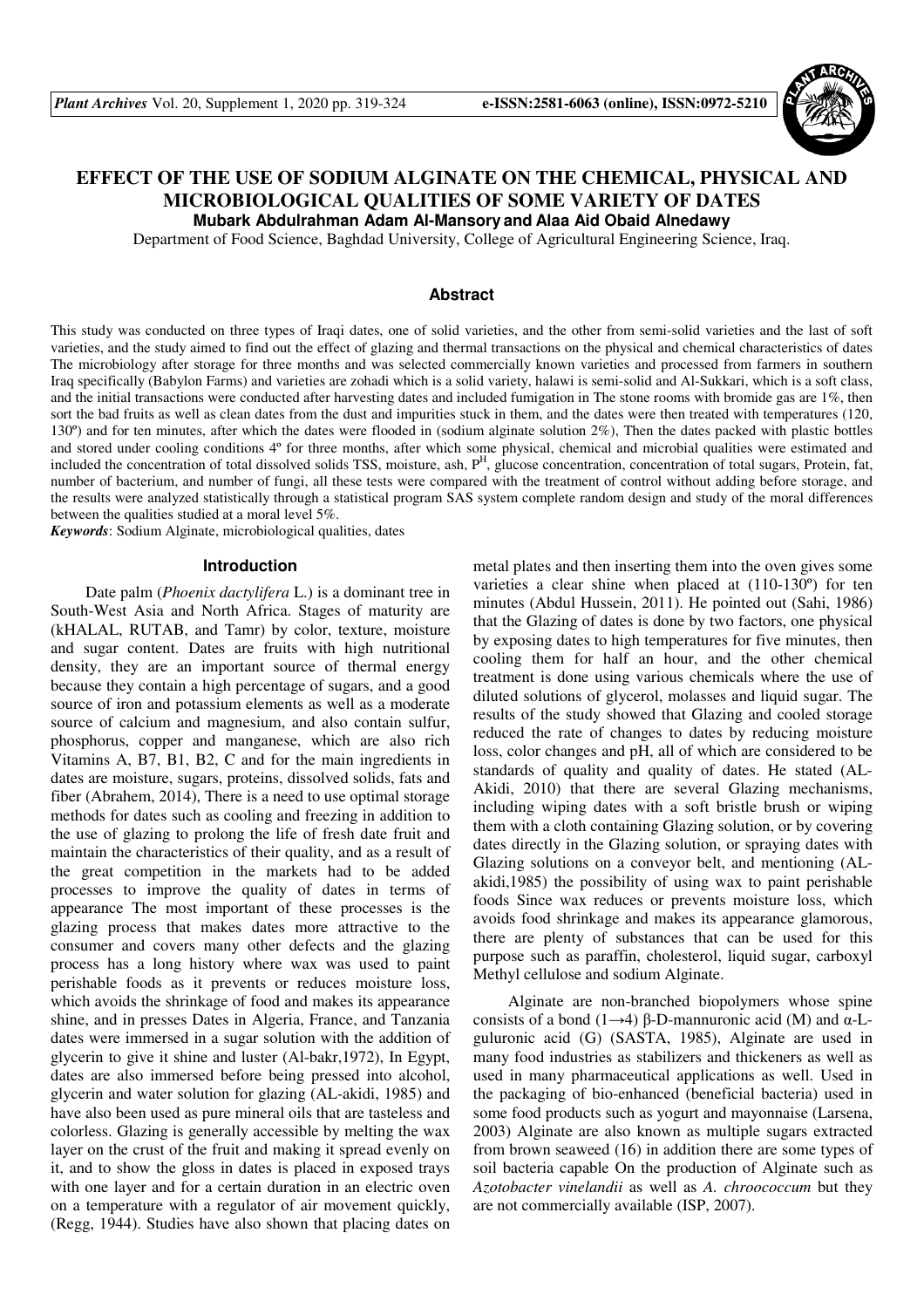

Where m and G are located in four possible groups: MM, MG, GM, GG and GG, it can provide a large rotation of the glycoside bond (Smidsrod, 1997).



**Form 2 :** The backbone of Alginate (Vos, 2006).

The Alginate are usually marketed as powder and must be dissolved with water before use, and the Alginate have a high affinity for water and quickly clump when water is added to it so it is necessary to control the hydration of the Alginate to ensure that they do not lose their functions (Nussinovitch, 1997). To melt the Alginate completely they are usually mixed and dry with some sugars or a high-speed mixer is used to break down the formed blocks (Regg,1944), and must be fully hydrated and achieved by heating to a temperature of at least 70 º, this heating opens the structure of the Alginate and allows the water molecules to enter into All active sites.(Krasaekoopt, 2006), The shelf life of the Alginate extends for several months when they are in the form of sodium Alginate condition stored in a dry place away from sunlight, and if placed in the refrigerator they can be preserved for many years,12 and when combined the Alginate absorb water and form a sticky gum, and are able to absorb 200-300 times from Its weight is water, and the color of the Alginate ranges from white to yellowish brown, and because of its rapid absorption of water, it is used in encryption and the Alginate are considered non-toxic and non-irritating, The WHO has set an acceptable daily limit for alginic acid and sodium Alginate used as food additives at 25 mg/kg body weight. (D.pearson, 1970), Alginate are used as a thickener in the beverage and ice cream industry and in the packaging of certain foods.

# **Materials and Methods**

# **Test Methods**

# **Preparing Dates**

The dates (Al-Zuhadi, Al-Halawi, and Al-Sukkari) were obtained for the 2018 season from the farms in Hilla-Babylon in the village of Hamza and the village of Mahweel and the dates were examined and treated at the Iraqi Company for the Manufacture and Marketing of Dates in Baghdad, and dates were prepared and treated as follows:

**Fumigation** : Methyl bromide gas was used to vaporize dates and the usage rate was 30 g/cubic meters for 24 hours and the operation was carried out in the American-made stone evaporator and is a closed room tightly closed with pipes for pumping gas to it, and the room is equipped with

fans and treadmills to pull air from it after Enter dates in it, and leave dates in the evaporator for 24 hours to ensure the killing of all insects and their eggs.

Sorting and cleaning: The dates were sorted manually by experienced workers in the Iraqi company for the manufacture and marketing of dates and the fruits that are not suitable for filling were excluded and then a general cleaning of the dates was conducted to get rid of the dust stuck with the fruits as well as to get rid of impurities.

**Washing and drying :** Dates were washed and dried in the Iraqi company for the manufacture and marketing of dates and therefore used the line of washing and drying Italian facility, in which the water is pumped in the form of a spray from the top and bottom, then dried dates with dry air to remove water from them and can control the temperature of the air according to the quality of dates and the degree of moisture.

## **Heat treatment**

Dates were treated with two temperatures  $(130,120)$ <sup>o</sup>) for 10 minutes to soften the outer shell of the dates.

## **Chemical treatment**

The sodium Alginate solution 2% was prepared by dissolving the last in the water and then the dates were flooded in the solution for several minutes and at room temperature.

#### **Packing and storing**

The materials of the dates were filled with glitter and heat treatment in plastic containers and then closed with provisions and stored the models in the refrigerated store for three months at a temperature of 4º.

# **Preparing date juice**

Date juice was prepared as mentioned (Al-fatlawi, 2013) for the purpose of conducting physical, chemical and microbiological tests.

# **Chemical tests**

• **Humidity:** Humidity is estimated by the method mentioned (AOAC, 2000).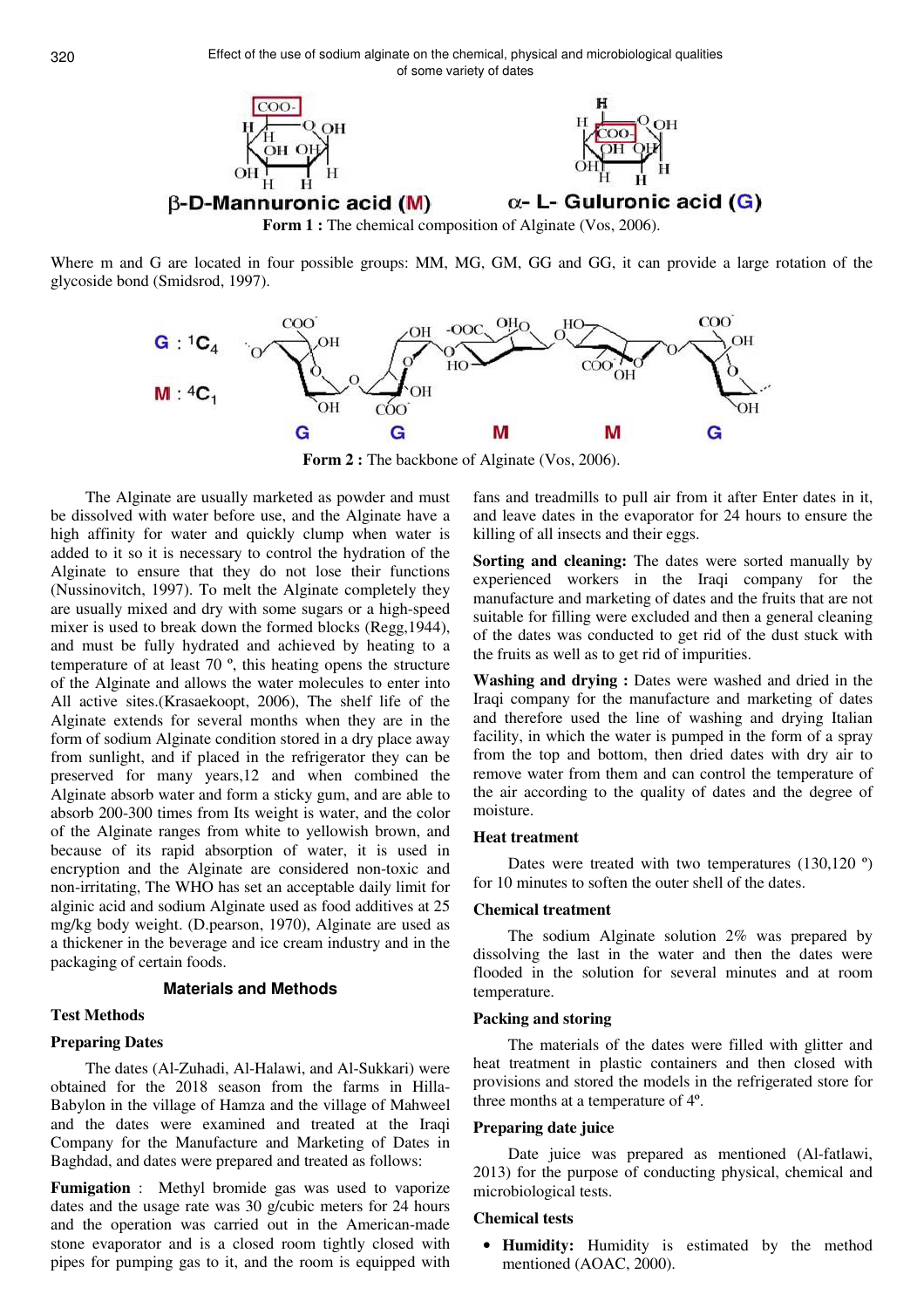- **Ash:** Ash was estimated by the method in the (D,pearson1970).
- **PH:** The Ph of the water extract has been estimated to pass through hanna's PH meter.
- **Total sugars:** The sugars in the models were estimated by the Lane-Eynone method mentioned in (SASTA, 1985).
- **Glucose:** The concentration of glucose in the water extract of the date is estimated through the polarized light rotation characteristic of western-equipped Polarimeter.
- **Protein:** The protein was estimated in the Kieldahl method mentioned in (AOAC, 2000).
- **Fat:** The fat was estimated with the sukslet technique mentioned in (D,pearson, 1970).

#### **Physical Tests**

- **Concentration of total dissolved solids TSS :** The proportion of total dissolved solids in the date juice water extract was estimated using the Abbe Rfractometer device equipped by a company.
- **Color :** Estimate the color of the Spectrophotometer visual spectrometer as mentioned in (Al-fatlawi, 2013)
- **Refractive Index RI :** The refractive coefficient in the water extract for dates was estimated using carl Fisher's Abbe Rfractometer.

#### **Biological tests**

- **Total count bacterium :** The (Al-fatlawi, 2013) method was used to estimate the total bacterial number, plate count method.
- **Total count fungi :** The (Al-fatlawi, 2013) method was used to estimate the total bacterial number, plate count method.

#### **Statistical analysis**

The statistical analysis was carried out using the working experiment (3x3x4) according to the complete random design CRD to study the effect of chemical and physical transactions and class in different qualities and compared the moral differences between averages by testing the lowest moral difference LSD and used in that statistical program (SSP, 2004).

### **Results and Discussion**

#### **Chemical tests**

**Humidity :** Table (1) Shows the effect of chemical and physical treatment and LSD contrast values at 0.05 varieties (V), thermal (T) and chemical (C) in humidity for the three varieties, and shows that average humidity has increased in varieties, the ratio has increased from 13.56, 13.59 and 15.84% in m Control factors to 14.41, 13.98% and 14.99% for halawi, zohdi, and Sukkari, respectively, while storage for three months, the ratio ranged from 14.23, 12.60, 16.70% for control treatment without adding 14.65, 14.14, 14.45% for halawi, zohdi, and Sukkari, respectively.

The high humidity in the items studied is due to its immersion in polishing solutions, where those solutions were prepared by dissolving them completely dissolved in the water so the immersion of dates in that water which contains

polishing materials in the form of a real solution led to an increase in the humidity in the fruits However, the decrease in humidity after the storage period is due to the dry dates during storage, but the decrease was small and did not affect the sensory characteristics of the fruits.

Ash: Table (1) Shows the effect of chemical and physical treatment and its interdiction of LSD at 0.05 level of singleclass interference (V), thermal coefficients (T), chemical (C), dual interference (V×T), (T×C, V×C) and Triple V×T×C in the percentage of total ash of the species Three, it turns out.

The percentages of ash increased with the change in thermal and chemical coefficients of the class, the increase in the proportion of ash may be due to the chemical composition of the substances used in the Glazing process as certain percentage of ash. Consequently, it has increased the final ash ratio of the fruits and may be due to differences in varieties.

**PH** : Table (1) shows the effect of thermal and chemical coefficients overlapping and LSD contrast values at 0.05 for single-class (V), thermal (T), chemical (C), Dual Interference (V×T), (T×C, V×C) and Triple V×T×C in the ph hydrogen characteristic of the varieties. The three, and it shows that the average values of pH have not been morally affected by the chemical treatment, and that the non-moral effect of chemical and thermal treatment on the values of the averages studied may be due to the chemical composition and chemical properties of the substance used in the process Glazing, sodium Alginate have an interaction with pH, where they become unstable at PH 10 (and deposit at PH 3.5) and since the PH of the varieties in control coefficients without adding is basically 6.9 so no moral effect appears as a result of the addition of sodium Alginate.

**Total sugars:** Table (1) Shows the effect of thermal and chemical varieties and coefficients overlapping and LSD contrast values at 0.05 for single-class interference (V), thermal coefficients (T), chemical (C), dual interference (V×T), (T×C, V×C) and Triple V×T×C in the total amount of class sugars Three, it is noted that the chemical treatment did not cause moral differences in the amount of total sugars relative to the varieties.

The non-effect of Glazing on the percentage of sugars in relation to the varieties studied may be due to the composition of the materials used in the Glazing process as they are derived substances and the clocos in them of the type associated with the carbohydrate chain, and even taste there is no sweetness.

#### **Concentration of glucose:**

Table (1) Shows the effect of adding chemical and physical coefficients and their LSD contrast values at the level of 0.05 for single-class (V), thermal (T), chemical (C), dual interference (V×T), (T×C), V×C and Triple (V T×C) in the content of the class of glucose, It is noted that the addition of sodium Alginate has had an unmoral effect on the content of the class of glucose.

The non-moral effect of Glazing dates in the characteristic of polarized light rotation is due to the chemical composition of the substance used in the Glazing process as the Alginate are non-branched binary polymers, i.e. they are also multiple sugars and may not be attributed to the change in the rotation of polarized light to the column.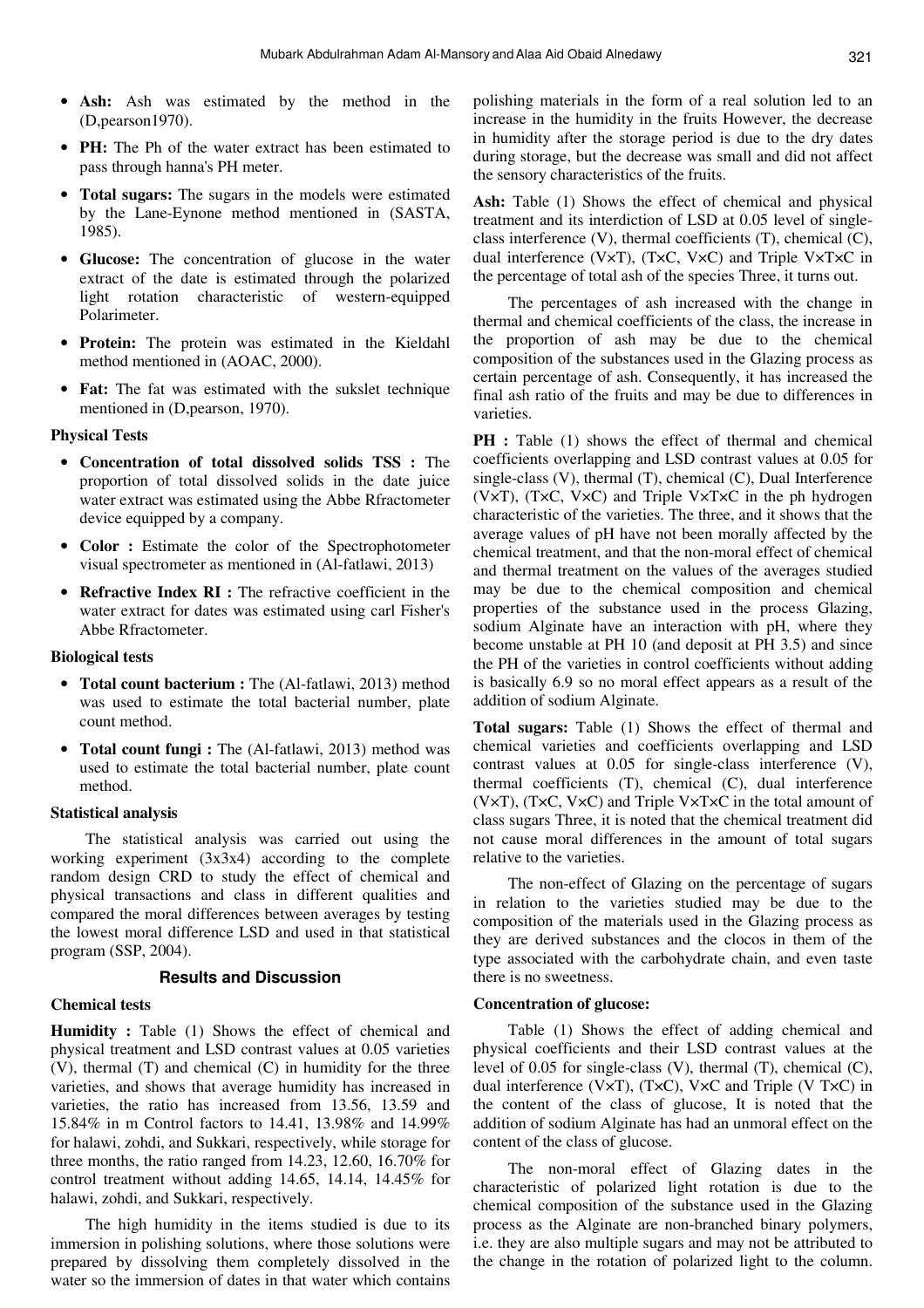The spine has a bond of a scallon  $(1\rightarrow 4)$  β-D-mannuronic acid (M) and  $\alpha$ -L-guluronic acid (G).

**Protein :** Table (1) shows the effect of adding chemical and physical treatment, varieties, LSD contrast values at 0.05, single-type (V), thermal (T), chemical (C), Dual Interference (V×T), T×C, V×C and Triple V×T×C in the protein ratio of the items studied, It should be noted that the addition of chemical transactions did not morally affect protein content.

**Fat** : Table (1) shows the effect of adding chemical and physical coefficients, varieties and LSD contrast values at the level of 0.05 for single-class (V), thermal (T), chemical (C), dual interference (V×T), (T×C, V×C) and Triple V×T×C in the fat ratio of the items studied, It should be noted that the chemical addition and physical blinds have no moral effect on the lipid ratio.

**Table 1:** The effect of varieties, thermal transactions and chemical transactions on chemical qualities studied before storage and after the storage period of three months

| Treat.                          |                | <b>Humidity</b> |                   | Ash                                             |                              | $\mathbf{p}^{\mathbf{H}}$ |              | <b>Total sugar</b>                                                      |                                         | <b>Glucose</b> |                                             | Protein             |              | Fat                              |                                   |
|---------------------------------|----------------|-----------------|-------------------|-------------------------------------------------|------------------------------|---------------------------|--------------|-------------------------------------------------------------------------|-----------------------------------------|----------------|---------------------------------------------|---------------------|--------------|----------------------------------|-----------------------------------|
|                                 |                | 0 Time          | <b>Month</b><br>3 | 0 Time                                          | <b>Month</b><br>$\mathbf{3}$ | 0 Time                    | <b>Month</b> | 0 Time                                                                  | <b>Month</b><br>$\overline{\mathbf{a}}$ |                | 0 Time Month 3                              | 0 Time              | <b>Month</b> | 0 Time                           | <b>Month</b><br>3                 |
| Control                         | halawi         |                 | 13.5666 14.2333   | 1.4616                                          | .7366                        | 6.8330                    |              |                                                                         |                                         |                | 6.8540 59.7500 57.1000 30.0991 30.0915      | 1.9916              | 2.1486       | 0.2413                           | 0.3517                            |
|                                 | zohadi         |                 | 13.5916 12.6000   | 1.5708                                          | 1.5233                       | 6.8348                    |              |                                                                         |                                         |                | 6.9030 58.8250 63.8333 30.1675 30.1652      | 2.1083              | 2.2045       | 0.2885                           | 0.3596                            |
|                                 | Sukkari        |                 | 15.8416 16.7000   | 1.6558                                          | .6400                        | 6.8970                    |              |                                                                         |                                         |                | 6.8970 62.3416 63.8333 30.8366 30.8393      | 2.0083              | 2.1669       | 0.3938                           | 0.2096                            |
|                                 | halawi         |                 | 14.4194 14.6590   | 1.5266                                          | 1.7433                       | 6.8375                    |              | 6.8375 60.5805 60.6221 30.3377                                          |                                         |                | 30.2499                                     | 2.1055              | 2.1099       | 0.2735                           | 0.2749                            |
| V                               | zohadi         |                 | 13.9888114.1465   | .5663                                           | .7022                        | 6.8768                    |              |                                                                         |                                         |                | 6.8768 59.7583 59.9817 30.2950 30.2533      | 2.1000              | 2.1008       | 0.2910                           | 0.2926                            |
|                                 | Sukkari        |                 | 14.9916 14.4507   | 1.5747                                          | .7014                        | 6.8970                    |              |                                                                         |                                         |                | 6.8970 61.1388 61.2037 30.6005 30.6008      | 2.0805              | 2.0812       | 0.3301                           | 0.3321                            |
| T                               | Control        |                 | 14.3333116.2000   | 1.5627                                          | .6666                        | 6.8549                    |              |                                                                         |                                         |                | 6.8548 60.3055 59.9810 30.3677 29.9625      | 2.0361              | 2.2045       | 0.3079                           | 0.3195                            |
|                                 | 120            | 14.5222         | 14.9333           | 1.5438                                          | .3333                        | 6.8863                    | 6.8893       |                                                                         |                                         |                | 60.5333 60.9323 30.4050 31.1787             | 2.1388              | 1.7645       | 0.2874                           | 0.3596                            |
|                                 | 130            |                 | 14.5444 16.7000   | 1.5611                                          | .4900                        | 6.8701                    |              |                                                                         |                                         |                | 6.8740 60.6388 57.9100 30.4605 29.9132      | 2.1111              | .9015        | 0.2993                           | 0.4335                            |
| $\mathcal{C}$                   | Control        |                 | 14.4666 14.2749   | 1.5559                                          | 1.8416                       | 6.8515                    |              | 6.8755 60.4925 60.7473 30.3977                                          |                                         |                | 30.3787                                     | 2.0851              | 2.0839       | 0.2877                           | 0.2908                            |
|                                 | Alginate $2\%$ |                 | 14.4666 14.4666   | 1.5559                                          | l.7080                       | 6.8887                    |              |                                                                         |                                         |                | 6.8660 60.4925 60.5815 30.4188 30.2958      | 2.1592              |              | 2.0586 0.2898                    | 0.2904                            |
|                                 | LSD(0.05) V    |                 | $0.3209*10.8053*$ | 0.1141                                          |                              |                           |              | $ 0.0415* 0.0425* 0.0133* 0.3098* 0.8073* 0.1522*$                      |                                         |                | $0.546*$                                    |                     |              |                                  | $0.0802*10.1276*10.0550*10.0559*$ |
| $LSD(0.05)$ T                   |                | $0.3209*$       | 0.8053            |                                                 |                              |                           |              | $ 0.1141* 0.0415* 0.0425* 0.0133* 0.3098* 0.8073* 0.1522*$              |                                         |                | $0.546*$                                    |                     |              | $0.0802*10.1276*10.0550*10.0559$ |                                   |
| LSD(0.05) C                     |                |                 | 10.3705*10.9298*  | 0.1318                                          |                              |                           |              | 0.0480 0.0491*0.0153*0.3578*0.9322                                      |                                         | $0.1757*$      | $0.6304*$                                   | $0.0927 * 0.1474 *$ |              |                                  | $0.063510.0646*$                  |
| $LSD(0.05)$ $V \times T$        |                | 1.3349          |                   |                                                 |                              |                           |              | $1.2942* 0.2083* 0.0657* 0.0667* 0.0228* 1.6938* 1.4379* 0.4247$        |                                         |                | 0.9599*                                     |                     |              |                                  | $0.1835*10.2328*10.0953*10.0651*$ |
| $\mathrm{LSD} _{(0.05)}$ V×C    |                | 1.6926*         |                   |                                                 |                              |                           |              | $1.4916* 0.2323* 0.0781* 0.0783* 0.0257* 2.2083* 1.6791* 0.5214*$       |                                         |                | 1.0980                                      | $0.2090*10.2649*$   |              | 0.1127                           | 0.1121                            |
| $LSD(0.05)$ $C\times T$         |                |                 |                   |                                                 |                              |                           |              | 1.7888* 1.4701* 0.2521* 0.0795* 0.0818* 0.0259* 2.3760* 1.6613* 0.5571* |                                         |                | 1.0867*                                     |                     |              |                                  | $0.2011*10.2596*10.1121*10.1094*$ |
| $LSD(0.05)$ $C\times T\times V$ |                |                 |                   | 1.1115* 2.7895* 0.3954* 0.1439* 0.1473* 0.0460* |                              |                           |              | 1.0733                                                                  | $2.7967*0.5271*$                        |                | $1.8913*  0.2780* 0.4421* 0.1905* 0.1937* $ |                     |              |                                  |                                   |

\*The results are a rate of three repeaters, \*there are moral differences at 0.05, Non-Significant: N.S.

| <b>Table 2:</b> The effect of varieties, thermal transactions and chemical parameters on the physical qualities studied. |  |
|--------------------------------------------------------------------------------------------------------------------------|--|
|--------------------------------------------------------------------------------------------------------------------------|--|

|               | Treat.                   |           | TSS %          |           | <b>RI</b> | <b>Color</b> |                |  |
|---------------|--------------------------|-----------|----------------|-----------|-----------|--------------|----------------|--|
|               |                          | 0 Time    | <b>Month 3</b> | 0 Time    | Month 3   | 0 Time       | <b>Month 3</b> |  |
|               | Halawi                   | 86.5166   | 86.5166        | 1.3464    | 1.3461    | 2.4297       | 2.1379         |  |
| Control       | Zohadi                   | 86.4833   | 86.4433        | 1.3477    | 1.3447    | 2.3587       | 2.5145         |  |
|               | Sukkari                  | 84.2166   | 84.2146        | 1.3468    | 1.3468    | 3.0286       | 3.2233         |  |
|               | Halawi                   | 85.6361   | 85.6360        | 1.3479    | 1.3487    | 2.6096       | 2.8346         |  |
| V             | Zohadi                   | 86.0861   | 86.0860        | 1.3489    | 1.3529    | 2.4857       | 3.0690         |  |
|               | Sukkari                  | 85.0444   | 85.0443        | 1.3480    | 1.3596    | 2.7651       | 2.8484         |  |
|               | Control                  | 85.7388   | 85.2842        | 1.3470    | 1.3472    | 2.6057       | 2.6207         |  |
| T             | 120                      | 85.5250   | 85.2411        | 1.3490    | 1.3491    | 2.6361       | 2.5514         |  |
|               | 130                      | 85.5027   | 86.2767        | 1.3488    | 1.3487    | 2.6186       | 2.6882         |  |
| C             | Control                  | 85.5962   | 85.5704        | 1.3479    | 1.3564    | 2.6201       | 2.7645         |  |
|               | Sodium alginate 2%       | 85.5925   | 85.5962        | 1.3480    | 1.3485    | 2.6201       | 0.7312         |  |
| $LSD(0.05)$ V |                          | $*0.3551$ | $*1.4117$      | $*0.0023$ | $*0.0026$ | $*0.1522$    | $*0.1522$      |  |
|               | $LSD(0.05)$ T            | $*0.3551$ | $*1.4117$      | $*0.0023$ | $*0.0026$ | $*0.1522$    | $*0.1522$      |  |
|               | LSD(0.05) C              | $*0.41$   | 1.6301*        | $0.0026*$ | $*0.003$  | $*0.1757$    | $*0.1757$      |  |
|               | $LSD(0.05)$ $V \times T$ | $*1.415$  | $*2.3605$      | $0.005*$  | $0.0045*$ | 0.4247       | 0.4247         |  |
|               | $LSD$ ( $_{0.05}$ ) V×C  | 1.7767    | 2.7124         | $*0.0058$ | $*0.0052$ | $*0.5214$    | $*0.5214$      |  |
|               | $LSD(0.05) C\times T$    | *1.8606   | $*2.7432$      | $*0.0055$ | $*0.0053$ | $*0.5571$    | $*0.5571$      |  |
|               | $LSD(0.05)$ C×T×V        | $*1.2300$ | *4.8904        | $*0.0078$ | $*0.0091$ | $*0.5271$    | $*0.5271$      |  |

**\*The results are a rate of three repeaters, \*there are moral differences at 0.05, Non-Significant: N.S.** 

# **Physical Tests:**

• **Total Soluble Solid (T.S.S.) :** Table (2) Shows the effect of chemical and physical transactions and their interdiction of LSD at 0.05 for varieties (V), thermal (T), chemical (C), dual interference (V×T), (T×C) and triple (V×T×C) in the percentage of total dissolved solids (TSS) For the three items before and after the storage period and it is clear from the table that there are no moral differences for the varieties, but there are moral differences in the bilateral and triple overlaps in relation to the varieties with temperatures and with chemical treatment.

• **Refractive index :** Table (2) Shows the effect of sodium gene addition, physical processing, interdiction and LSD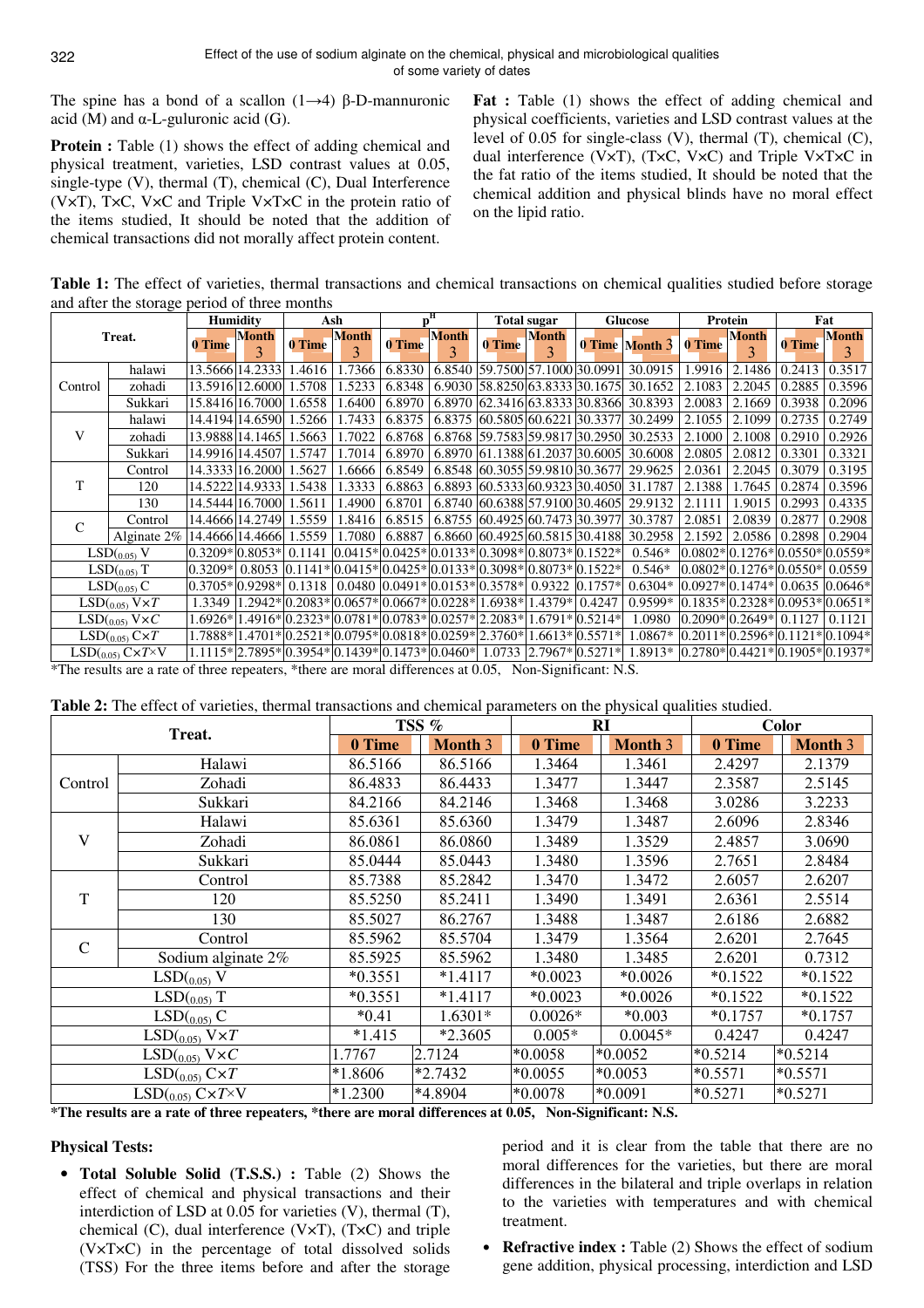contrast values at 0.05 for single-class (V), thermal coefficients (T), chemical (C), bilateral interference (V×T), (T×C, V×C) and triathlon (V×T×C) in the refractive value coefficient It is clear from this that the averages of refractive factor values were not morally affected with the addition of the chemical and the calories used before and after the storage period. Since the refractive factor is used as an estimate of the proportions of sugary substances and dissolved solids, therefore the chemically and thermally treated dates have not been morally affected by these transactions due to the chemical composition of the substance used in the polishing process, which is a non-sugary carbohydrate. It causes moral differences in the refractive coefficient.

• **Color :** Table (2) Shows the effect of thermal and chemical varieties and coefficients overlapping and LSD contrast values at 0.05 for single-class (V), thermal coefficients (T), chemical (C), dual interference (V×T), (T×C, V×C) and Triple (V×T×C) in the color unit of the three varieties The difference in color units of the varieties is due to the pigments responsible for the composition of the distinctive basic color of the different varieties.

# **Biological tests**:

• **Total count bacterium :** Table (3) Shows the effect of varieties, thermal transactions, chemical transactions overlapping and LSD contrast values at 0.05 for singleclass (V), thermal coefficients (T), chemical (C), dual interference (V×T), (T×C, V×C) and Triple (V T×C) in microbial counting For the three varieties, it is noted that thermal processes and chemical treatment caused a decrease in the total number of bacterium, that the decrease in the total bacterial number of average values of varieties is due to the chemicals used in the process of Glazing and chemical composition and may be attributed to the gelatin network encapsulated the fruit from the outside and reduced the chances of bacterial contamination, as the sodium Alginate when melted in the water consists of a strong gel network that acts as a protective casing of the fruit from contamination.

• **Total count fungi :** Table 3 shows the effect of varieties, thermal transactions and chemical transactions overlapping and LSD contrast values at 0.05 for singleclass (V), thermal (T), chemical (C), V×T, T×C and V×C and Triple (V T×C) in the number of yeasts And the aid for the three varieties, it is noted that thermal transactions and chemical treatment caused a decrease in the number of yeasts and fodder, and the reason for the decrease in the number of fungi is due to the preparation of dates for the three varieties, which included washing and cleaning dates from dust and impurities as the washing of dates Drying reduces microbial counting, as well as the treatment of fumigation with methyl bromide-like gas by 1%.

**Table 3:** The effect of varieties, thermal transactions and chemical treatment in the microbiological qualities studied before storage and after storage time.

|               | Treat.                          | Total count bacterium 10xcfu/g |                | Total count fungi 10xcfu/g |                |  |  |
|---------------|---------------------------------|--------------------------------|----------------|----------------------------|----------------|--|--|
|               |                                 | 0 Time                         | <b>Month 3</b> | 0 Time                     | <b>Month 3</b> |  |  |
|               | Halawi                          | 9.9333                         | 10.3333        | 10.1666                    | 11.6666        |  |  |
| Control       | Zohadi                          | 8.9333                         | 0.0000         | 12.0833                    | 14.4666        |  |  |
|               | Sukkari                         | 6.5166                         | 10.3333        | 10.5750                    | 13.6666        |  |  |
|               | Halawi                          | 8.7388                         | 4.5721         | 10.3611                    | 11.0069        |  |  |
| V             | Zohadi                          | 9.6000                         | 7.0166         | 11.9666                    | 12.2083        |  |  |
|               | Sukkari                         | 7.0444                         | 2.9610         | 10.6997                    | 10.5412        |  |  |
|               | Control                         | 8.4611                         | 4.4000         | 10.9416                    | 11.6666        |  |  |
| T             | 120                             | 8.4611                         | 5.4000         | 11.0108                    | 10.6666        |  |  |
|               | 130                             | 8.4611                         | 4.4000         | 11.0750                    | 10.0000        |  |  |
| $\mathcal{C}$ | Control                         | 14.4000                        | 4.1482         | 13.9255                    | 10.0370        |  |  |
|               | Sodium alginate 2%              | 6.4814                         | 4.0370         | 10.0370                    | 13.9255        |  |  |
|               | $LSD(0.05)$ V                   | $*0.9479$                      | $*0.6641$      | 1.1017                     | 0.9905         |  |  |
|               | $LSD(0.05)$ T                   | $*0.9479$                      | $*0.6641$      | $*1.1017$                  | *0.9905        |  |  |
|               | LSD(0.05) C                     | $*1.0946$                      | 0.7668*        | $*1.2721$                  | 1.1438*        |  |  |
|               | $LSD$ ( $_{0.05}$ ) $V\times T$ | 4.2401                         | $*1.1387$      | *2.8777                    | *1.5986        |  |  |
|               | $LSD(0.05)$ V×C                 | *3.6690                        | 1.3099*        | *2.9144                    | *1.8869        |  |  |
|               | $LSD(0.05)$ $C\times T$         | 3.7255                         | 1.3187         | $*3.1091$                  | *1.8890        |  |  |
|               | $LSD(0.05)$ $C\times T\times V$ | *3.2837                        | $*2.3005$      | $*3.8164$                  | $*3.4313$      |  |  |

\*The results are a rate of three repeaters, \*there are moral differences at 0.05, Non-Significant: N.S.

## **Recommendations**

We recommend the design of Glazing systems in the plants of press and filling dates according to the conclusions of this study, and it is possible to be designed so that the Glazing process is carried out either by immersion dates in tanks containing Glazing materials or by spraying Glazing materials on dates in a spray form, as well as studying the possibility of using materials Other chemicals to perform the

Glazing process such as the gum of xantan, arabic gum and pectin, also study the use of other criteria for conducting Glazing such as temperature and concentration of chemicals used in Glazing, and according to the conclusions of this study we recommend the need to conduct another study specialized in The effect of Glazing materials in reducing microbial pollution of dates.